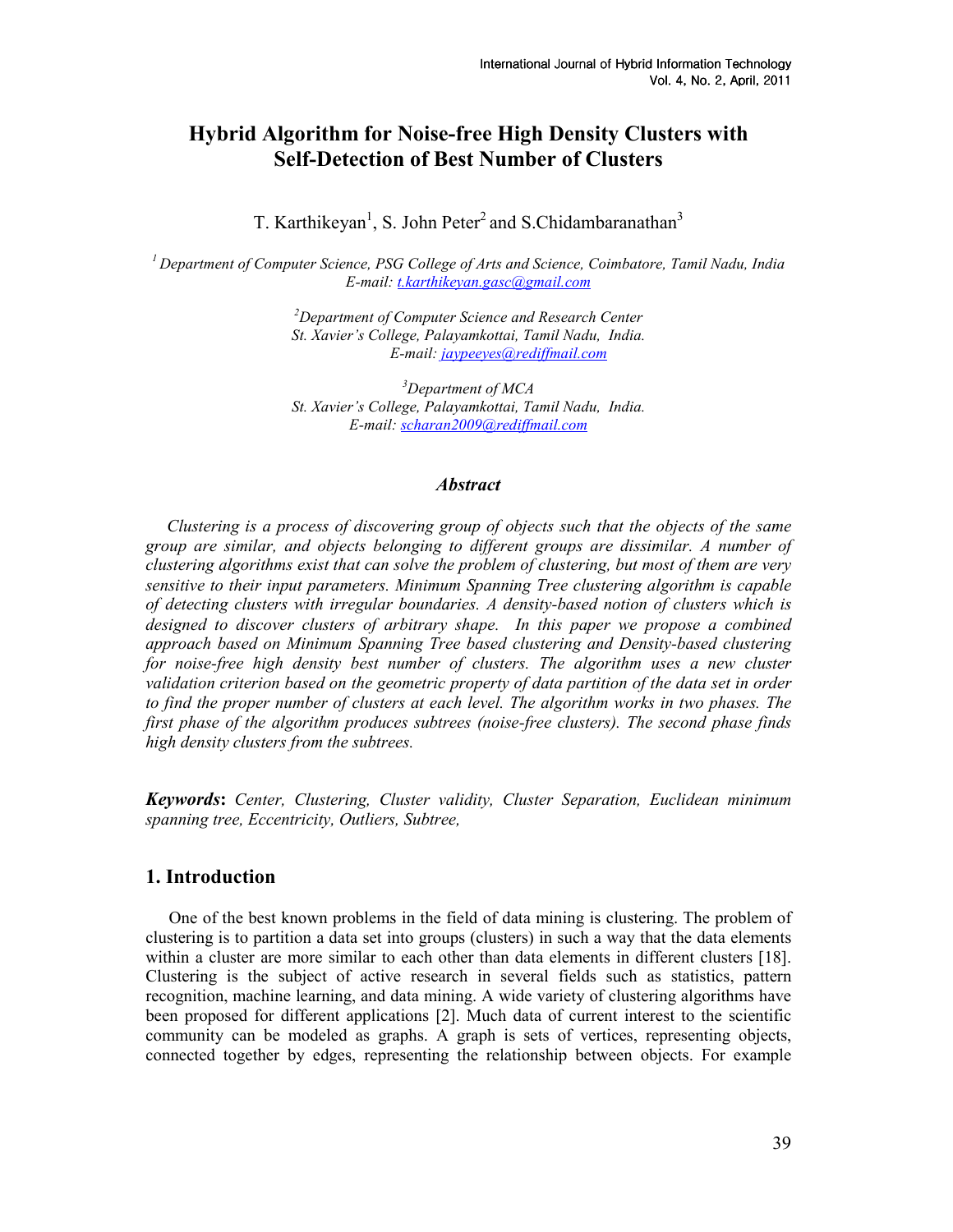World Wide Web can be modeled as a graph, where web pages are represented as vertices that are connected by an edge when one page contains a hyper link to another [1, 26].

Density-based clustering algorithms are designed to discover arbitrary-shaped clusters. Clusters are considered as dense regions of objects in the data space that are separated by regions of low density. DBSCAN [10] is a typical density-based algorithm. The core point in DBSCAN is that for a fixed radius, the neighborhood of each object in a cluster has to contain at least minimum number of other objects.

The density-based clustering algorithm can also be described as a search for the connected components in a graph where the vertices correspond to the core points in the data set, and there exits an (undirected) edge between two vertices (core points) if the distance between then is less than ε (ie each of them is in the neighborhood of the other point). The connected components of this graph correspond to the core points of each cluster.

Graph-theoretic approaches are able to discover non usual data structures. The simplest algorithm founded upon the Minimum Spanning Tree (MST) [42]. First Minimum Spanning Tree is built, where the nodes are objects and the edges sizes are the Euclidean distances in the objects space. The edges having the greatest size are removed to construct disjoint connected components.

An outlier is an observation of data that deviates from other observations so much that it arouses suspicious that was generated by a different mechanism from the most part of data [17]. Inlier, on the other hand, is defined as observation that is explained by underlying probability density function. In clustering, outliers are considered as noise observations that should be removed in order to make more reasonable clustering [18].

The outlier detection problem in some cases is similar to the classification problem. Clustering is a popular technique used to group similar data points or objects in groups or clusters [2]. Clustering is an important tool for outlier analysis. Several clustering–based outlier deduction techniques have been developed. Most of these techniques rely on the key assumption that normal objects belong to large and dense clusters, while outliers form very small clusters [30, 31]. The main concern of *clustering–based* outlier detection algorithms is to find clusters and outliers, which are often regarded as noise that should be removed in order to make more reliable clustering [20]. Some noisy points may be far away from the data points, whereas the others may be close. The far away noisy points would affect the result more significantly because they are more different from the data points. It is desirable to identify and remove the outliers, which are far away from all the other points in cluster [22]. So, to improve the clustering such algorithm uses the same process and functionality to solve both clustering and outlier discovery [11].

In this paper, we consider outliers as points, which are far from the most of other data. The proposed approach integrates minimum spanning tree based clustering and density-based approach for generating high density noise-free clusters. Here a vertex is defined as an outlier if it participates in at most T neighborhoods in **MST** graph, where threshold T is control parameter. We classify a vertex as outlier on basis of its *degree number* in the **MST** graph.

Clustering by minimal spanning tree can be viewed as a hierarchical clustering algorithm which follows a divisive approach. Using this method firstly **MST** is constructed for a given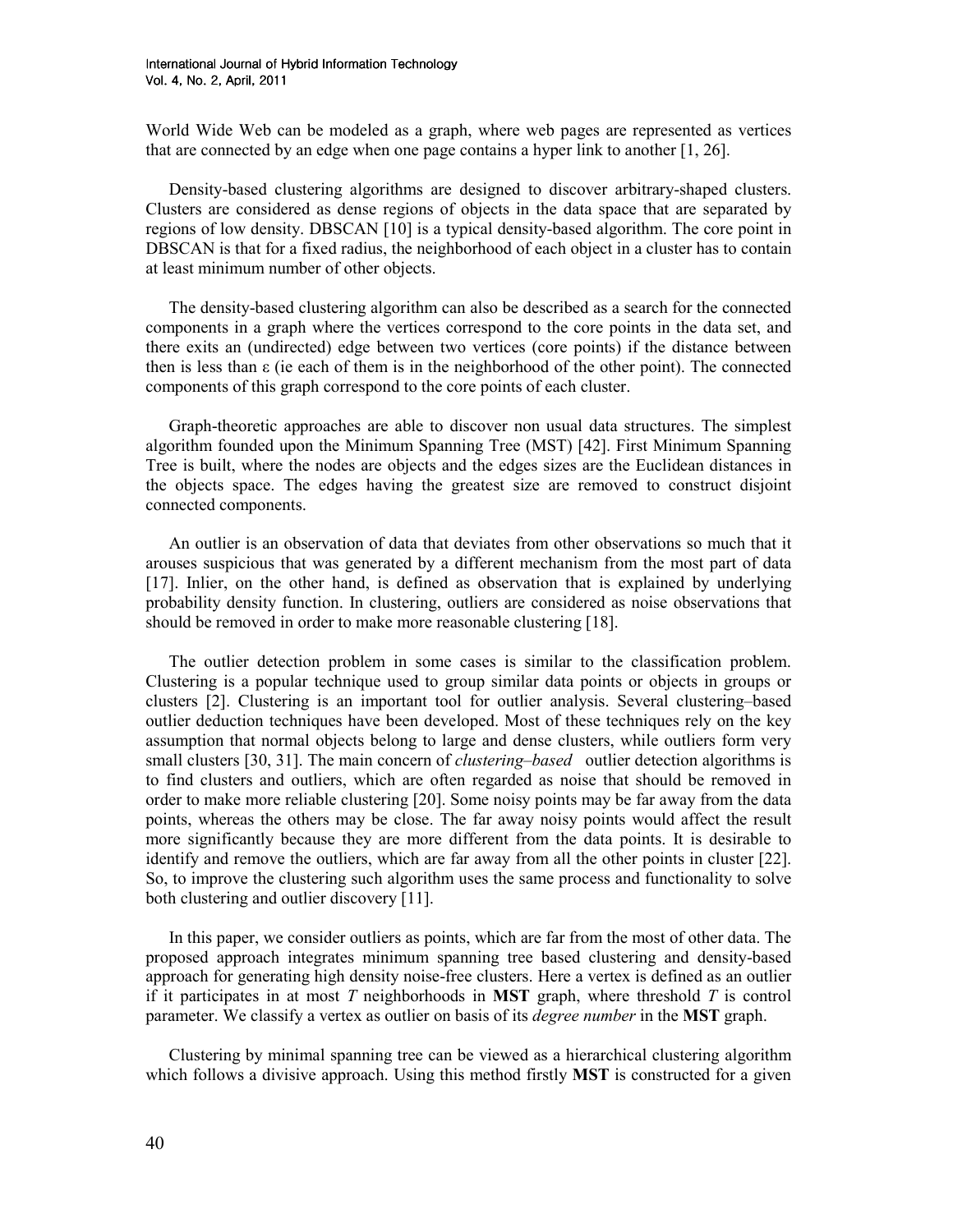input. There are different methods to produce group of clusters. If the number of clusters  $k$  is given in advance, the simplest way to obtain  $k$  clusters is to sort the edges of minimum spanning tree in descending order of their weights and remove edges with first  $k-1$  heaviest weights [4, 42].

Geometric notion of centrality are closely linked to facility location problem. The distance matrix  $D$  can computed rather efficiently using Dijkstra's algorithm with time complexity  $O($  $|V|^2 ln |V|$  [38].

The *eccentricity* of a vertex x in G and radius  $\rho(G)$ , respectively are defined as  $e(x) = max d(x, y)$  and  $\rho(G) = min e(x)$  $y \in V$   $x \in V$ The *center* of G is the set  $C(G) = \{x \in V \mid e(x) = \rho(G)\}\$ 

 $C(G)$  is the center to the "emergency facility location problem" which is always contain single block of  $G$ . The length of the longest path in the graph is called *diameter* of the graph  $G$ , we can define diameter  $D(G)$  as

 $D(G) = max e(x)$  x∈V The *diameter* set of G is Dia (G) = { $x ∈ V | e(x) = D(G)$ }

All existing clustering Algorithm require a number of parameters as their inputs and these parameters can significantly affect the cluster quality. Our algorithm does not require a predefined cluster number. In this paper we want to avoid experimental methods and advocate the idea of need-specific as opposed to care-specific because users always know the needs of their applications. We believe it is a good idea to allow users to define their desired similarity within a cluster and allow them to have some flexibility to adjust the similarity if the adjustment is needed. Our Algorithm produces noise-free best number of clusters of ndimensional points with a naturally approximate intra-cluster distance.

The problem of determining the correct number of clusters in a data set is perhaps the most difficult and ambiguous part of cluster analysis. The "true" number of clusters depends on the "level" on is viewing the data. Another problem is due to the methods that may yield the "correct" number of clusters for a "bad" classification [8]. Furthermore, it has been emphasized that mechanical methods for determining the optimal number of clusters should not ignore that the fact that the overall clustering process has an unsupervised nature and its fundamental objective is to uncover the unknown structure of a data set, not to impose one. For these reasons, one should be well aware about the explicit and implicit assumptions underlying the actual clustering procedure before the number of clusters can be reliably estimated or, otherwise the initial objective of the process may be lost. As a solution for this, Hardy [15] recommends that the determination of optimal number of clusters should be made by using several different clustering methods that together produce more information about the data. By forcing a structure to a data set, the important and surprising facts about the data will likely remain uncovered.

In some applications the number of clusters is not a problem, because it is predetermined by the context [16]. Then the goal is to obtain a mechanical partition for a particular data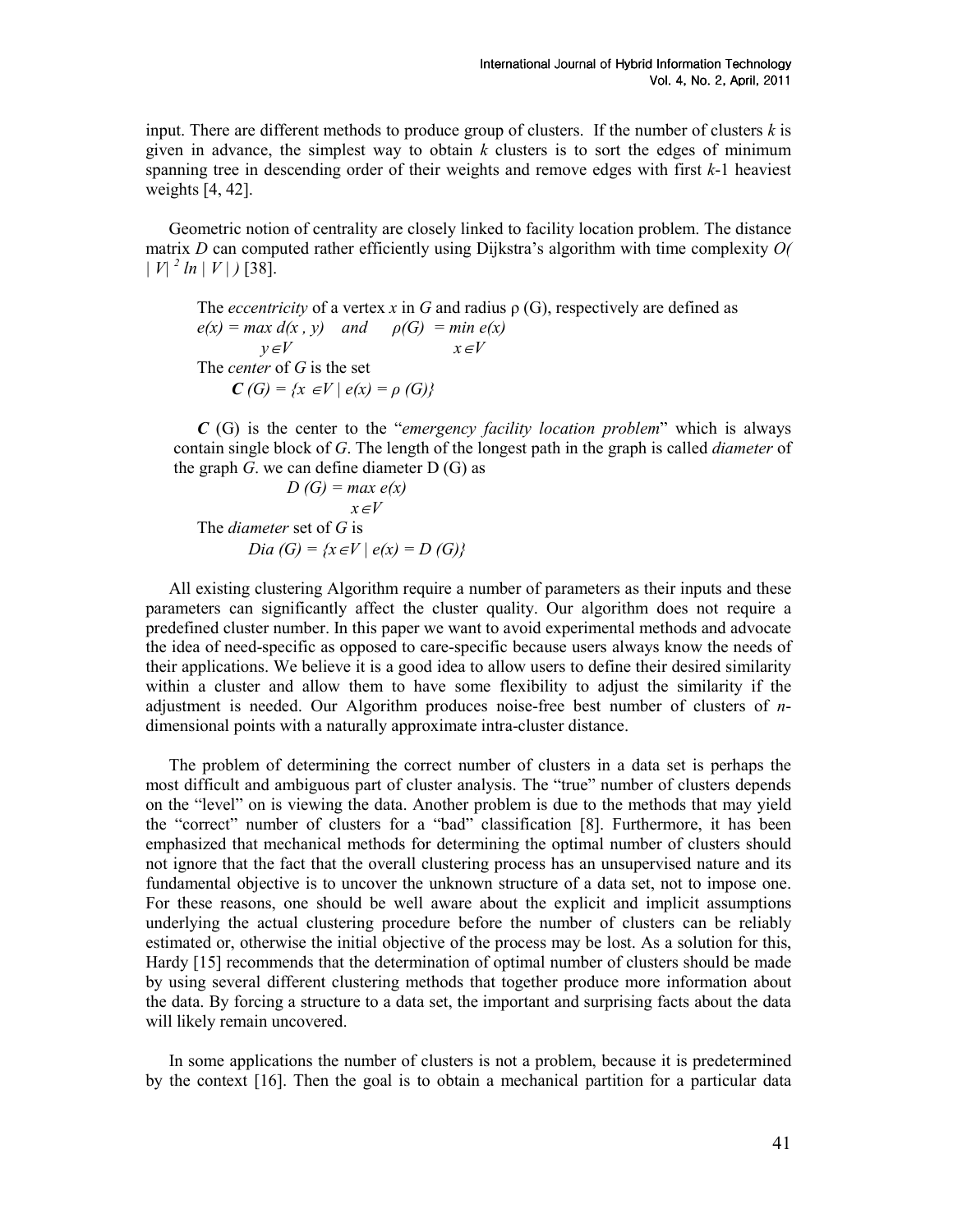using a fixed number of clusters. Such a process is not intended for inspecting new and unexpected facts arising from the data. Hence, splitting up a homogeneous data set in a "fair" way is much more straightforward problem when compared to the analysis of hidden structures from heterogeneous data set. The clustering algorithms [23, 32] partitioning the data set in to k clusters without knowing the homogeneity of groups. Hence the principal goal of these clustering problems is not to uncover novel or interesting facts about data.

In this paper we propose a new method for clustering called MSTDBCNFHDC (Minimum Spanning Tree based and Density-based Clustering for noise-free High density Clusters). The purpose of our work is to find high-density clusters without any noise (unusual objects) by combining the Minimum Spanning Tree and Density-based clustering. To achieve this goal, we use the neighborhood of the vertices as clustering criteria instead of only their direct connections. Vertices are grouped into clusters by how they share neighbors.

The paper is organized as follows. We review the related works on Minimum Spanning Tree based clustering algorithms, density-based clustering algorithm and outlier detection in section 2. The notion of structure-connected clusters and **MSTDBCNFHDC** algorithm is described in section 3. Finally in conclusion we summarize the strength of our method and possible improvements.

#### 2. Related work

MST based Clustering is the division of a graph into a set of sub-graphs, called clusters. More Specifically Given a graph  $G = \{V, E\}$ , where V is set of vertices and E is a set of edges between vertices, the goal of the graph partitioning is to divide  $G$  into  $k$  disjoint sub-graphs  $G_i = \{V_i, E_i\}$  in which  $V_i \cap V_j = \Phi$  for any, and  $i \neq j$  and  $V = \sum v_i$  where  $i = 1...k$ . The number of sub-graphs, k, may or may not be known a priori. In this paper, we focus on simple, undirected and weighted graphs.

The min-max cut method [9] seeks to partition a graph  $G = \{V, E\}$  into two clusters A and B. The principle of min-max clustering is minimizing the number of connections between A and B and maximizing the number of connections within each. A cut is defined the number of edges that would have to be removed to isolate the vertices in cluster A from those in cluster B. The min-max cut algorithm searches for the clustering that creates two clusters whose cut is minimized and while maximizing the number of remaining edges.

Clustering by Minimal Spanning Tree can be viewed as a hierarchical clustering algorithm which follows the divisive approach. Clustering algorithm based on minimum and maximum spanning tree were extensively studied. Zhan [42] proposes to construct **MST** of point set and delete inconsistent edges – the edges, whose weights are significantly larger than the average weight of the nearby edges in the tree. Asano, Bhattacharya, Keil and Yao [3] gave optimal O ( $n \log n$ ) algorithm using maximum spanning trees for minimizing the maximum diameter of a bipartition. Asano, Bhattacharya, Keil and Yao also considered the clustering problem in which the goal to maximize the minimum inter-cluster distance. They gave a k-partition of point set removing the k-1 longest edges from the minimum spanning tree constructed from that point set [3]. The identification of inconsistent edges causes problem in the MST clustering algorithm. There exist numerous ways to divide clusters successively, but there is not suitable a suitable choice for all cases.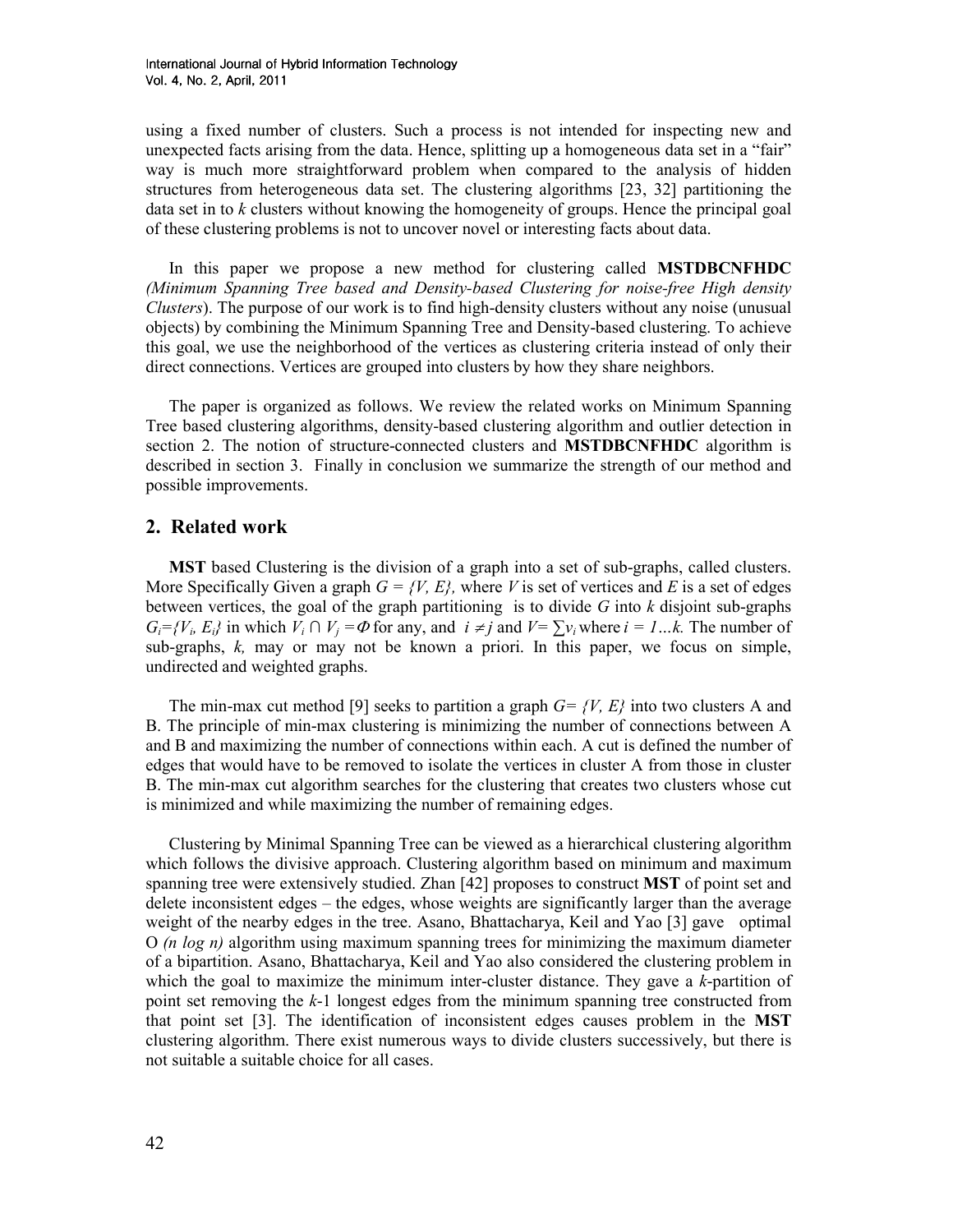The MST clustering algorithm has been widely used in practice. Xu (Ying), Olman and Xu (Dong) [40] use MST as multidimensional gene expression data. They point out that MST-based clustering algorithm does not assume that data points are grouped around centers or separated by regular geometric curve. Thus the shape of the cluster boundary has little impact on the performance of the algorithm. They described three objective functions and the corresponding cluster algorithm for computing k-partition of spanning tree for predefined  $k$ 0. The algorithm simply removes  $k-1$  longest edges so that the weight of the subtrees is minimized. The second objective function is defined to minimize the total distance between the center and each data point in the cluster. The algorithm removes first k-1 edges from the tree, which creates a k-partitions.

Zahn  $[42]$  proposes to construct **MST** of point set and delete inconsistent edges – the edges, whose weights are significantly larger than the average weight of the nearby edges in the tree. Zahn's inconsistent measure is defined as follows. Let  $e$  denote an edge in the **MST** of the point set,  $v_1$  and  $v_2$  be the end nodes of e, w be the weight of e. A *depth neighborhood* N of an end node  $\nu$  of an edge e defined as a set of all edges that belong to all the path of length d originating from v, excluding the path that include the edge e. Let  $N_1$  and  $N_2$  be the depth d neighborhood of the node  $v_1$  and  $v_2$ . Let  $\hat{W}_{N1}$  be the average weight of edges in  $N_1$  and  $\sigma N_1$  be its standard deviation. Similarly, let  $\hat{W}_{N2}$  be the average weight of edges in  $N_2$  and  $\sigma N_2$  be its standard deviation. The inconsistency measure requires one of the three conditions hold:

\n- 1. 
$$
w > \hat{W}N_1 + c \, x \, \sigma N_1 \, \text{or} \, w > \hat{W}N_2 + c \, x \, \sigma N_2
$$
\n- 2.  $w > \max(\hat{W}N_1 + c \, x \, \sigma N_1, \, \hat{W}N_2 + c \, x \, \sigma N_2)$
\n- 3.  $\frac{w}{\max(c \, x \, \sigma N_1, \, c \, x \, \sigma N_2)} > f$
\n

where c and f are preset constants. All the edges of a tree that satisfy the inconsistency measure are considered inconsistent and are removed from the tree. This result in set of disjoint subtrees each represents a separate cluster. Paivinen [33] proposed a Scale Free Minimum Spanning Tree (SFMST) clustering algorithm which constructs scale free networks and outputs clusters containing highly connected vertices and those connected to them.

The selection of the correct number of clusters is actually a kind of validation problem. A large number of clusters provides a more complex "model" where as a small number may approximate data too much. Hence, several methods and indices have been developed for the problem of cluster validation and selection of the number of clusters [36, 25, 36, 37, 39]. Many of them based on the within and between-group distance.

Density-based algorithms try to separate the set  $D$  into subsets of similar densities. In the ideal case they can determine the cluster number  $k$  automatically and detect clusters of arbitrary shape and size. Representatives are DBSCAN, MajorClust, or Chameleon. The runtime of these algorithms is in magnitude of hierarchical algorithms, i, e.,  $O(n2)$ , or even  $O(n \log(n))$  for low-dimensional data if efficient data structures are employed [5, 10, 14].

A density-based cluster algorithm operationalizes two mechanisms:

(1) one to define a region  $R \subseteq D$ , which forms the basis for density analyses;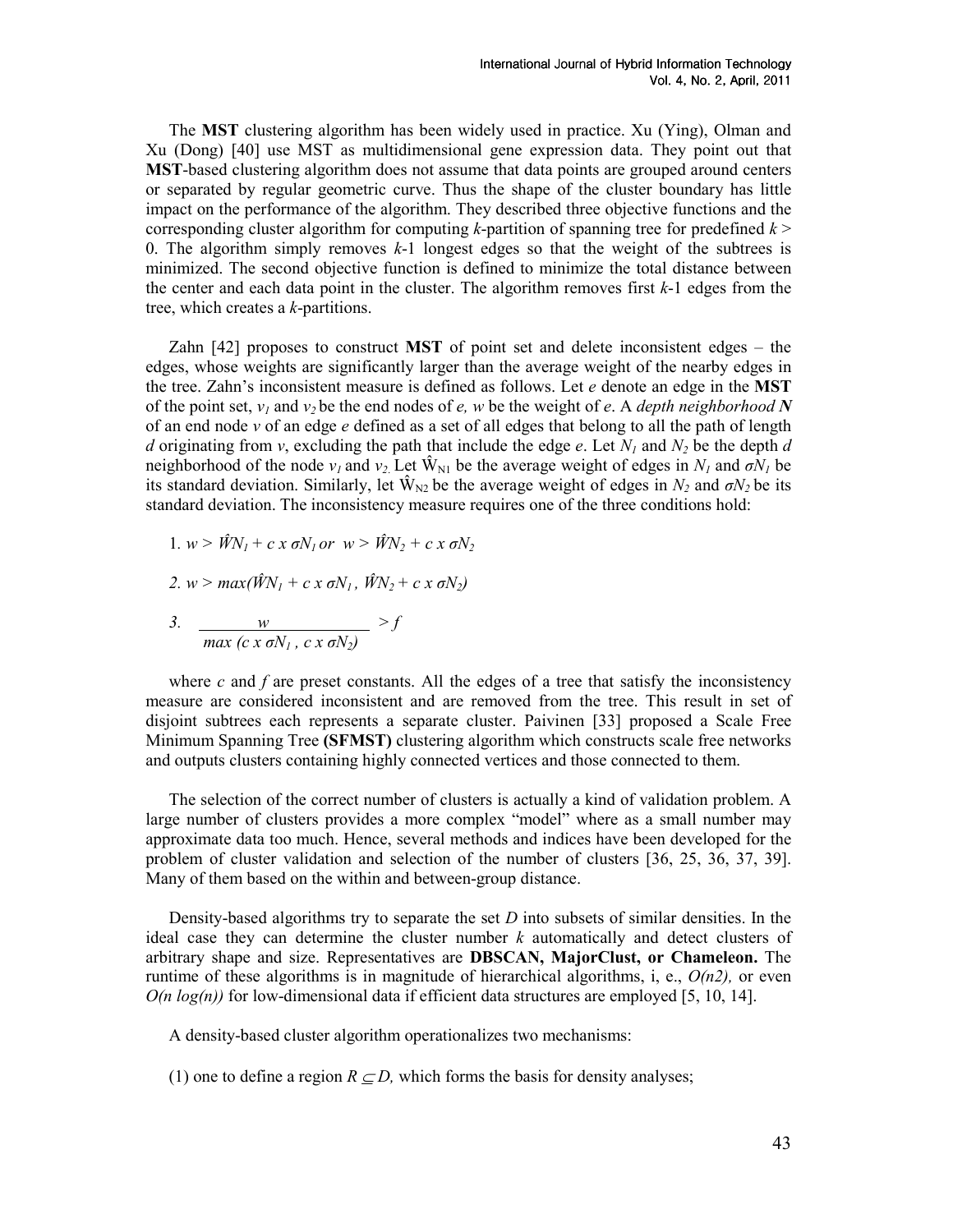(2) another to propagate density information (the provisional cluster label) of R.

In **DBSCAN** a region is defined as the set of points that lie in the *ε-neighborhood* of some point p. Cluster label propagation from p to the other points in R happens if  $|R|$  exceeds a given MinPts-threshold.

In MajorClust a region is not of a fixed size but implicitly defined by the current clustering C. While **DBSCAN** uses the point concentration in  $\varepsilon$ -neighborhoods to estimate densities, MajorClust derives its density information from the attraction a cluster C exerts on some point q, which is computed as the sum of all similarity values  $\mathcal{G}(q, p)$ ,  $p \in C$ . Cluster label propagation from C to q happens if the attraction of C with respect to q is maximum among the attraction values of all clusters in C. Observe that the "true" density values for some data set *D* evolve during the clustering process[5].

DBSCAN [10] operationalizes density propagation according to the principle "accessibility from a core point". Each points whose  $\varepsilon$ -neighborhood contains more points than MinPts is called a core point. Each point which lies in an  $\varepsilon$ - neighborhood of a core points p adopts the same cluster label as  $p$ . The DBSCAN-algorithm propagates this relation through the set D. The algorithm terminates if each points is either assigned to a certain cluster or classified as noise.

MajorClust operationalizes density propagation according to the principle .maximum attraction wins. The algorithm starts by assigning each point in  $D$  its own cluster. Within the following re-labeling steps, a point adopts the same cluster label as the majority of bits weighted neighbors. If several such clusters exist, one of them is chosen randomly. The algorithm terminates if no point changes its cluster membership.

There is no single universally applicable or generic outlier detection approach [30, 31]. Therefore there is many approaches have been proposed to deduct outliers. These approaches are classified into four major categories as distribution-based, distance-based, density-based and clustering-based [43].

Distribution-based approaches [19, 4] develop statistical models from the given data then apply a statistical test to determine if an object belongs to this model or not. Objects that have low probability to belong to the statistical model are declared as outliers. However, distribution-based approaches cannot be applied in multidimensional dataset because of the univariate in nature.

In the *distance-based* approach [27, 28, 29, 34], outliers are detected using a given distance measure on feature space, A point  $q$  in a data set is an outlier with respect to the parameters M and d, if there are less than M points within the distance d from q, where the values of M and d are determined by the user. The problem in distance–based approach is that it is difficult to determine the  $M$  and  $d$  values.

In Density-based methods [6] outlier is defined from local density of observation. These methods used different density estimation strategies. A low local density on the observation is an indication of a possible outlier. Brito et al [7] proposed a Mutual k-Nearest-Neighbor (MkNN) graph based approach. MkNN graph is a graph where an edge exits between vertices  $v_i$  and  $v_j$  if they both belong to each others k-neighborhood. MkNN graph is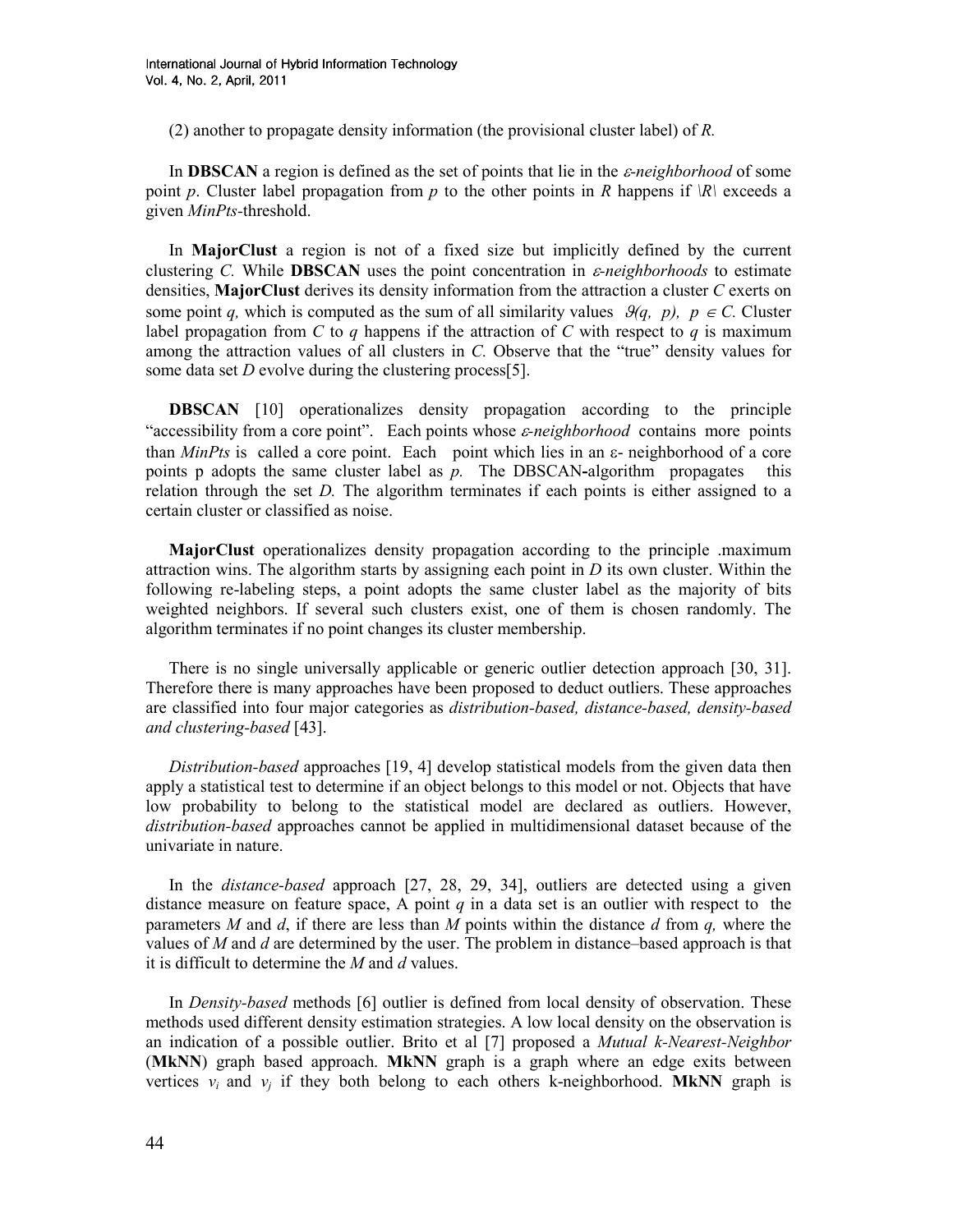undirected and is special case of k-Nearest-Neighbor  $(kNN)$  graph, in which every node has pointers to its  $k$  nearest neighbors. Each connected component is considered as cluster, if it contains more than one vector and an outlier when connected component contains only one vector. Connected component with just one vertex is defined as an outlier.

Clustering-based approaches [30, 12, 20, 22], consider clusters of small sizes as outliers. In these approaches, small clusters (clusters containing significantly less points than other clusters) are considered as outliers. The advantage of clustering- based approaches is that they do not have to be supervised.

## 3. MSTDBCNFHDC Algorithm

Given a point set S in  $E<sup>n</sup>$ , the hierarchical method starts by constructing a Minimum Spanning Tree ( $MST$ ) from the points in S. The weight of the edge in the tree is Euclidean distance between the two end points. So we named this MST as EMST1. Next the average weight  $\hat{W}$  of the edges in the entire **EMST1** and its standard deviation  $\sigma$  are computed; any edge with  $W > W + \sigma$  or *current longest edge* is removed from the tree. This leads to a set of disjoint subtrees  $S_T = \{T_1, T_2, \ldots\}$  (divisive approach). Each of these subtrees  $T_i$  is treated as cluster. Oleksandr Grygorash et al proposed algorithm [32] which generates  $k$  clusters. The minimum spanning tree based algorithm [32] assumed the desired number of clusters in advance. In practice, determining the number of clusters is often coupled with discovering cluster structure. Hence we propose a new algorithm named; Minimum Spanning Tree based and Density-based Clustering Algorithm for noise-free High-density Clusters (MSTDBCNFHDC), which does not require a predefined cluster number. The algorithm works in two phases. The first phase of the algorithm partitioned the **EMST1** into sub trees (clusters/regions). The centers of clusters or regions are identified using eccentricity of points. These points are a representative point for the each subtree  $S_T$ . A point  $c_i$  is assigned to a cluster *i* if  $c_i \in T_i$ . The group of center points is represented as  $C = \{c_1, c_2, \ldots, c_k\}$ . These center points  $c_1$ ,  $c_2$  .... $c_k$  are connected and again minimum spanning tree **EMST2** is constructed is shown in the Figure 4. This EMST2 is used for finding best number of clusters. A Euclidean distance between pair of clusters can be represented by a corresponding weighted edge. Our algorithm is also based on the minimum spanning tree but not limited to two-dimensional points. There were two kinds of clustering problem; one that minimizes the maximum intra-cluster distance and the other maximizes the minimum inter-cluster distances. Our Algorithm produces best number of noise-free high-density clusters.

The structure of a vertex in **EMST** can be described by its neighborhood. Let  $v \in V$ , the structure of v is defined by its neighborhood denoted by  $\Gamma(v)$ 

$$
\Gamma(v) = \{ w \in V \mid (v, w) \in E \} \cup \{ v \}
$$
 (1)

We normalize the number of common neighbors by computing distance of two neighbors using the function *dist*  $(v, w)$  the values of structural similarity will be computed.

When a member of a cluster shares a similar structure with one of its neighbors, their computed structural similarity will be large. We apply a threshold  $\varepsilon$  to the computed structural similarity when assigning cluster membership, formulized in the following εneighborhood definition.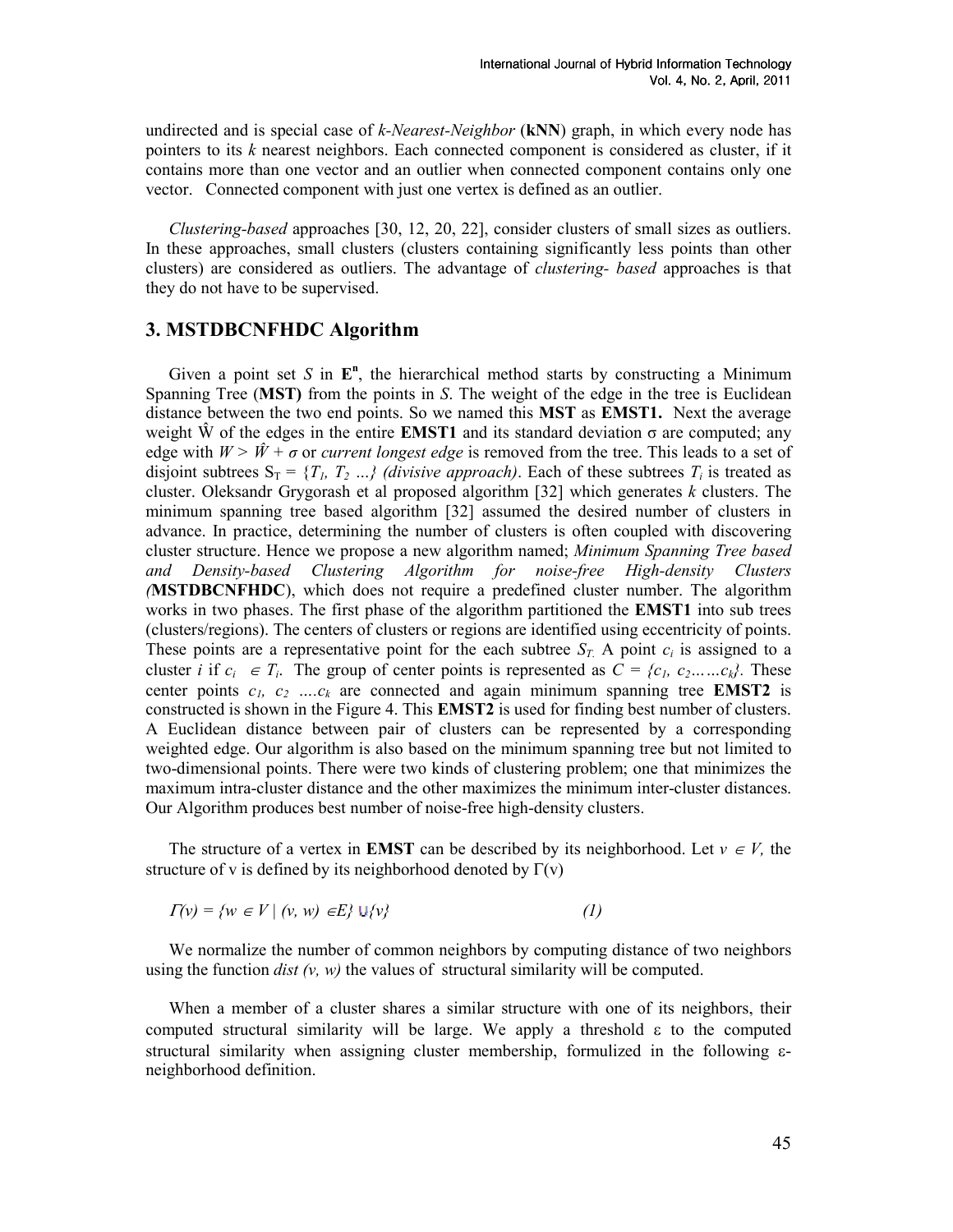$$
N_{\varepsilon}(v) = \{ w \in \Gamma(v) \mid \text{dist}(v, w) \geq \varepsilon \}
$$
 (2)

When a vertex shares structural similarity with enough neighbors, it becomes a nucleus or seed for cluster. Such a vertex is called a core vertex. Core vertices are special classes of vertices that have a minimum of  $\mu$  neighbors with a structural similarity that exceeds the threshold  $\epsilon$ . From core vertices we grow the clusters. In This way the parameters  $\mu$  and  $\epsilon$ determine the clustering of graph. For a given ε. The minimal size of a cluster is determined by u. Let  $\varepsilon \in \mathcal{B}$  and  $\mu \in \mathcal{N}$ , a vertex  $v \in V$  is called a core w.r.t.  $\varepsilon$  and  $\mu$ , if its  $\varepsilon$ -neighborhood contains at least  $\mu$  vertices.

$$
CORE_{\varepsilon,\mu}(v) \Leftrightarrow \langle N_{\varepsilon}(v) \rangle \ge \mu \tag{3}
$$

We grow clusters from core vertices as follows. If a vertex is in ε-neighborhood of a core, it should be also in the same cluster. They share a similar structure and are connected. This idea is formulized in the following definition of direct structure reachability.

$$
DirREACH_{\varepsilon,\mu}(v,w) \Leftrightarrow CORE_{\varepsilon,\mu}(v) \wedge w \in N_{\varepsilon}(v)
$$
\n
$$
(4)
$$

Direct structure reachabiltiy is symmetric for any pair of cores. However, it is asymmetric if one of the vertices is not a core. The following definition is a canonical extension of direct structure reachability.

A vertex  $w \in V$  is structure reachable from  $v \in V$  w.r.t.  $\varepsilon$  and  $\mu$ , if there is a chain of vertices  $v_1, \ldots, v_n \in V, v_l = v, v_n = w$  such that  $v_{i+1}$  is directly structure reachable from  $v_i$ , formally:

$$
REACH_{\varepsilon,\mu}(v,w) \Leftrightarrow
$$
  
\n
$$
\exists v_1,...v_n \in V: v_1 = v \land v_n = w \land
$$
  
\n
$$
\forall i \in \{1,...n-1\}: DirREACH_{\varepsilon,\mu}(v_i, v_{i+1})
$$
 (5)

The structure reachability is transitive, but it is asymmetric. It is only symmetric for a pair of cores. More specifically, the structure-reachability is a transitive closure of direct structure reachability. A non-empty subset  $C\subset V$  is called a structure-connected cluster w.r.t  $\varepsilon$  and  $\mu$ , if all vertices in C are structure-connected and C is maximal w.r.t structure reachability. A clustering P of graph  $G = \langle V, E \rangle$  w.r.t.  $\varepsilon$  and  $\mu$  consists of all structure connected clusters w.r.t.  $ε$  and $μ$  in  $G$ .

To detect the outliers from the clusters we use the *degree number* of points in the clusters. For any undirected graph G the *degree* of a vertex v, written as *deg*  $(v)$ , is equal to the number of edges in G which contains v, that is, which are incident on  $\nu$ [13].

We propose the following definition for outliers based on **MST**,

**Definition 1:** Given a **MST** for a data set S, outlier is a vertex v, whose *degree* is equal to 1, with *dist (v, Nearest-Neighbor (v))* > *THR.*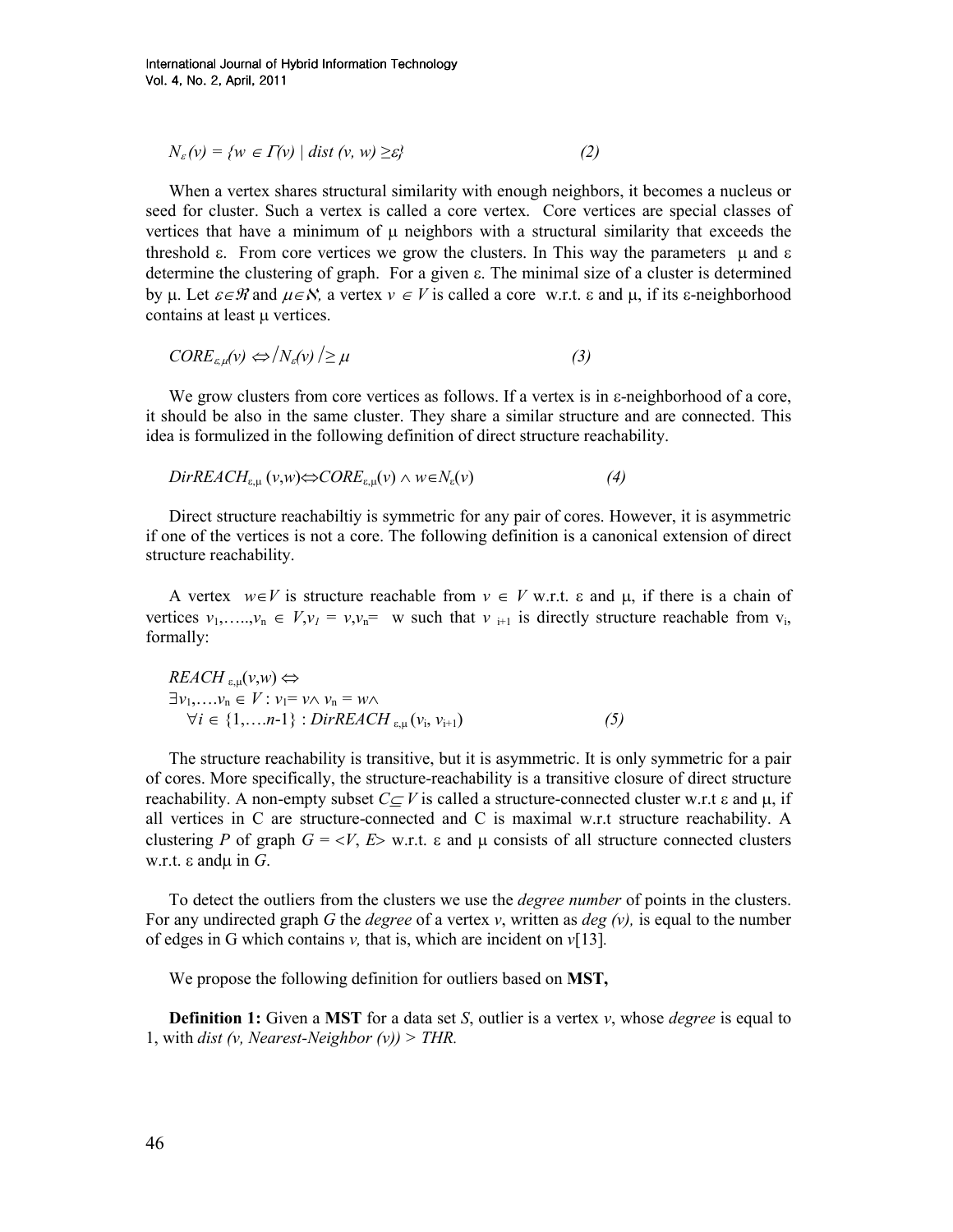where THR is a threshold value used as control parameter. The optimal number of subtrees (clusters)  $T<sub>i</sub>$  are created from the **EMST1** using the first phase of the **MSTDBCNFHDC** algorithm. Each  $T_i$  is treated as a MST. Then vertices v, which have *degree* 1 are identified. Then we find *Nearest-Neighbors* for the above vertices  $v$ . The *distance* between the vertices  $v$ and its nearest neighbor vertex is computed. If the computed distance exceeds the threshold value THR then the corresponding vertices are identified as an outlier is shown in the Fig 2.

When scanning the **EMST**, the edges are ordered from smaller to larger lengths. Then we define the threshold as:

$$
THR = max (L_i - L_{i-1}) * t \tag{6}
$$

Where  $L_i$  is largest in the order and  $t \in [0,1]$  is a user defined parameter.

Here, in this algorithm we use a cluster validation criterion based on the geometric characteristics of the clusters, in which only the inter-cluster metric is used. The MSTDBCNFHDC algorithm is a nearest centroid-based clustering algorithm, which creates region or subtrees (clusters/regions) of the data space. The algorithm partitions a set S of data of data  $D$  in data space in to n regions (clusters). Each region is represented by a centroid reference vector. If we let  $p$  be the centroid representing a region (cluster), all data within the region (cluster) are closer to the centroid p of the region than to any other centroid q:

$$
R(p) = \{x \in D \mid dist(x, p) \leq dist(x, q) \ \forall q\}
$$
\n<sup>(7)</sup>

Thus, the problem of finding the proper number of clusters of a dataset can be transformed into problem of finding the proper region (clusters) of the dataset. Here, we use the MST as a criterion to test the inter-cluster property. Based on this observation, we use a cluster validation criterion, called Cluster Separation (CS) in MSTDBCNFHDC algorithm [11].

Cluster separation (CS) is defined as the ratio between minimum and maximum edge of MST. ie

$$
CS = E_{min} / E_{max} \tag{8}
$$

where  $E_{\text{max}}$  is the maximum length edge of **MST**, which represents two centroids that are at maximum separation, and  $E_{\text{min}}$  is the minimum length edge in the MST, which represents two centroids that are nearest to each other. Then, the CS represents the relative separation of centroids. The value of CS ranges from 0 to 1. A low value of CS means that the two centroids are too close to each other and the corresponding partition is not valid. A high CS value means the partitions of the data is even and valid. In practice, we predefine a threshold to test the CS. If the CS is greater than the threshold, the partition of the dataset is valid. Then again partitions the data set by creating subtree (cluster/region). This process continues until the CS is smaller than the threshold. At that point, the proper number of clusters will be the number of cluster minus one. The CS criterion finds the proper binary relationship among clusters in the data space. The value setting of the threshold for the CS will be practical and is dependent on the dataset. The higher the value of the threshold the smaller the number of clusters would be. Generally, the value of the threshold will be  $> 0.8[11]$ . Figure 3 shows the CS value versus the number of clusters in hierarchical clustering. The CS value  $\leq 0.8$  when the number of clusters is 5. Thus, the proper number of clusters for the data set is 4.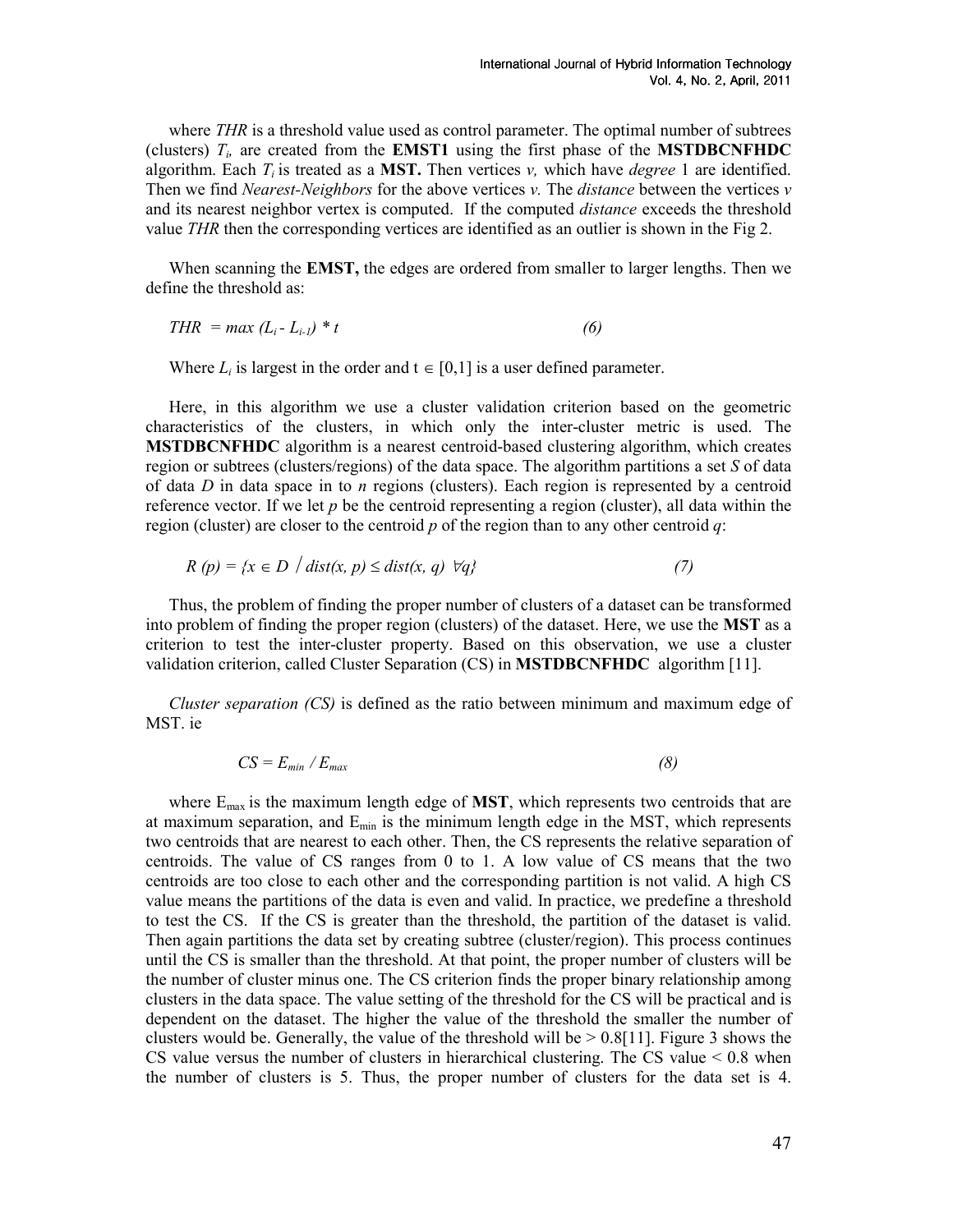Furthermore, the computational cost of CS is much lighter because the number of subclusters is small. This makes the CS criterion practical for the **MSTDBCNFHDC** algorithm when it is used for clustering large dataset.

In this paper, we focus on simple, undirected and weighted graph. Let  $G = \{V, E\}$  be a graph, where V is a set of vertices; and E is a set of pairs of distinct vertices, called edges. W  $(u, v)$  is the weight of the edge  $(u, v)$ . The hierarchical method starts by constructing a Minimum Spanning Tree (MST). The weight of the edge in the tree is Euclidean distance between the two end points (vertices). So we named this MST as EMST. Xiaowei et al [41] proposed a method to find clusters, outliers and hubs based on undirected and un-weighted graph (Networks). Clustering algorithms using minimal spanning tree takes the advantage of **MST**. The **MST** ignores many possible connections between the data patterns, so the cost of clustering can be decreased. We modified the approach using Minimum Spanning Tree (MST) in order to find high density clusters. We propose a new definition for outliers based on the EMST.

Algorithm: MSTDBCNFHDC ( )

Input : *Point set S,*  $\mu$ *, ε, THR* 

Output : best number of high density noise-free clusters

Let  $e$  be an edge in the **EMST1** constructed from  $S$ Let  $W_e$  be the weight of  $e$ Let  $\sigma$  be the standard deviation of the edge weights in EMST1 Let  $S_T$  be the set of disjoint subtrees of the **EMST1** Let  $n_c$  be the number of clusters

- 1. Construct an EMST1 from S
- 2. Compute the average weight of  $\hat{W}$  of all the Edges from **EMST1**
- 3. Compute standard deviation  $\sigma$  of the edges
- 4.  $S_T = \emptyset$ ;  $n_c = 1$

5. Repeat

- 6. For each  $e \in EMST1$
- 7. If  $(W_e > \hat{W} + \sigma)$  or (current longest edge e)
- 8. Remove *e* from **EMST1** which result *T'*, *a* is new disjoint subtree<br>9.  $S_T = S_T U \{T'\}/T$  is new disjoint subtree
- $S_T = S_T U$  {T'} // T' is new disjoint subtree
- 10.  $n_c = n_c + 1$
- 11.  $C = U_{Ti} \in S_T \{C_i\}$
- 12. Construct an **EMST2** T from C
- 13.  $E_{min} = get-min-edge(T)$
- 14.  $E_{\text{max}} = \text{get-max-edge}(T)$
- 15.  $CS = E_{min}/E_{max}$
- 16. **For**  $p = I$  to  $|T_i|$  do
- 17. If deg  $(v_p) = 1$  and dist  $(v_p$ , Nearest- Neighbor  $(v_p) >$  THR then remove
- 

 $v_p$  from  $T_i$ 

- 18. For each unclassified vertex  $v \in V$  in  $T_i$  do
- 19. If  $CORE_{\varepsilon,\mu}(v)$  then<br>20. Generate new of
- Generate new clusterID
- 21. **Insert** all  $x \in N_{\epsilon}(v)$  in to queue Q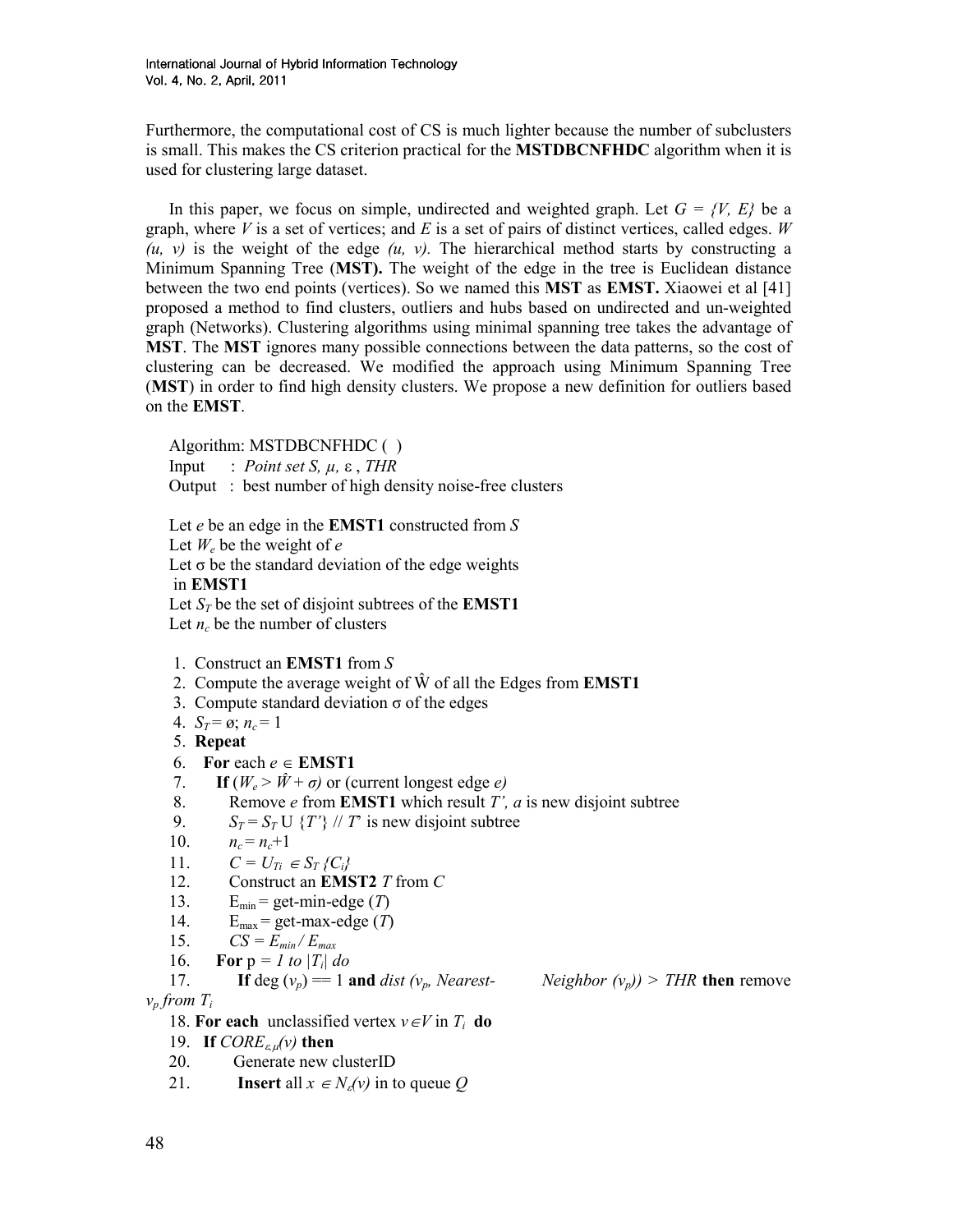- 22. While  $Q \neq 0$  do
- 23.  $y = \text{remove}(Q)$
- 24.  $R = \{x \in V \mid DirREACH_{\varepsilon,\mu}(y,x) \}$
- 25. For  $x \in R$  do
- 26. If x is unclassified then assign current clusterID to x
- 27. **Insert** x into queue Q.
- 28. Until  $CS < 0.8$
- 29. Return best number of noise-free high-density clusters

Here we describe the MSTDBCNFHDC algorithm, which implements the search for noise-free high density clusters, outliers. The MSTDBCNFHDC algorithm first identifies outliers. Then it visiting each vertex once to find structure-connected high density clusters.

Figure 1 shows a typical example of EMST1 constructed from point set S, in which inconsistent edges are removed to create subtree (clusters/regions). Our algorithm finds the center of the each cluster, which will be useful in many applications. Figure 2 shows the possible distribution of the points in the two cluster structures with their center vertex as 5 and 3, outlier vertex as 2 and 7.



Figure 1. EMST1 - Clusters connected through a point



Figure 2. Two Clusters/regions (MST) with center points 5 and 3 (outliers 2 and 7)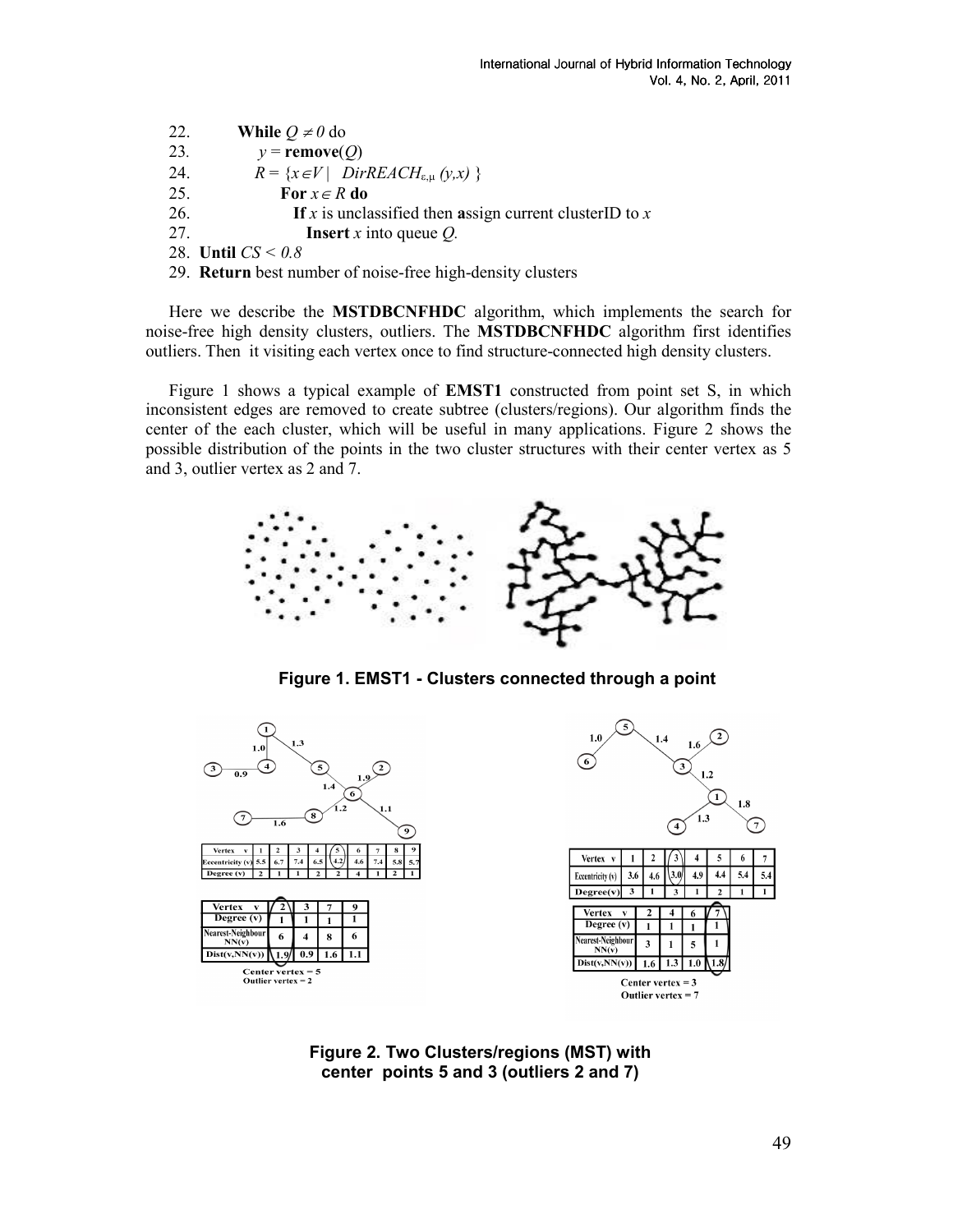International Journal of Hybrid Information Technology Vol. 4, No. 2, April, 2011





Figure 3. Number of Clusters vs. Cluster Separation Figure 4. EMST2 From 4 region/cluster center points





Figure 5. Four Clusters with outliers as black spots

Our MSTDBCNFHDC algorithm works in two phases. The first phase of the algorithm (lines 1-17) uses divisive approach of hierarchical clustering. Euclidean minimum spanning tree EMST1 is constructed in line 1. The average and standard deviation of the weighted edges of the Euclidean minimum spanning tree are computed to find inconsistent edges are specified in the lines 2-3. The inconsistent edges are identified and removed from Euclidean minimum spanning tree **EMST1** in order to generate subtree  $T'$  is specified in the lines 7-9. The center of each subtree is computed. Lines 13-15 in the algorithm are used find the value of cluster separation (CS). This value is useful to find best number of clusters. Outliers are identified and removed from clusters lines (16-17).

The second phase of the algorithm is used for finding high density clusters (lines 19-27). The output of the first phase (subtree/cluster) is given as input to the second phase. The subtree is again an **EMST**. Then it performs one pass of an **EMST** and finds all structureconnected clusters for a given parameters settings. At the beginning all the vertices are labeled as unclassified. The second phase of the MSTDBCNFHDC algorithm classifies each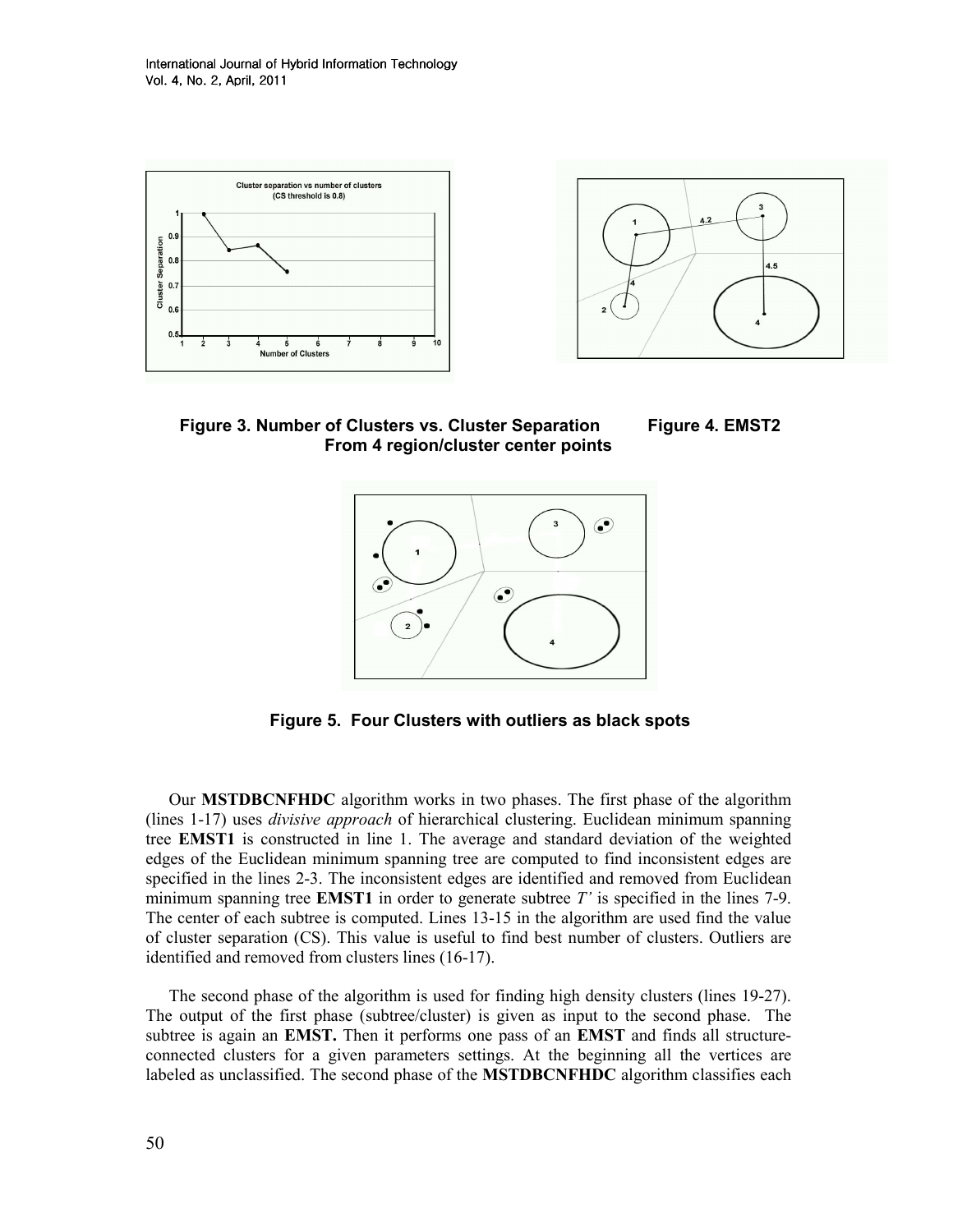vertex either a member of a cluster or non-member. For each vertex that is not yet classified, MSTDBCNFHDC checks whether this vertex is a core (line 19). If the vertex is a core, a new cluster is expanded from this vertex (lines 20-27). To find a new cluster **MSTDBCNFHDC** starts with an arbitrary core  $\nu$  and search for all vertices that are structurereachable from  $\nu$  (line 24). New Cluster ID is generated which will be assigned to all vertices found in (line 26). MSTDBCNFHDC begins by inserting all vertices in ε-neighborhood of vertex  $\nu$  in to a queue. For each vertex in a queue it computes all directly reachable vertices and inserts those vertices into queue which are still unclassified. This is repeated until the queue is empty. The second phase of the algorithm finds best number of high density clusters.

## 4. Conclusion

Our MSTDBCNFHDC clustering algorithm does not assumes any predefined cluster number. The algorithm gradually finds clusters with center for each cluster. These clusters ensure guaranteed intra-cluster similarity. Our algorithm does not require the users to select and try various parameters combinations in order to get the desired output. Our MSTDBCNFHDC clustering algorithm detects outliers from cluster ant it uses a new cluster validation criterion based on the geometric property of partitioned regions/clusters to produce best number of "true" clusters with center for each of them. The inter-cluster distances between centers of clusters/regions are used to find best number of noise-free clusters. All of these look nice from theoretical point of view. However from practical point of view, there is still some room for improvement for running time of the clustering algorithm. This could perhaps be accomplished by using some appropriate data structure. In the future we will explore and test our proposed clustering algorithm in various domains. We will further study the rich properties of EMST-based clustering methods in solving different clustering problems. In Future we will try to apply our algorithm to various domains including bioinformatics, medical image processing and geographical information system.

# References

- [1] R. Albert, H. Jeong, and A.-L. Barabási, "Diameter of the world-wide web." Nature 401, 130–131 1999.
- [2] Anil K. Jain, Richard C. Dubes "Algorithm
- for Clustering Data", Michigan State University, Prentice Hall, Englewood Cliffs, New Jersey 07632.1988.
- [3] T. Asano, B. Bhattacharya, M.Keil and F.Yao. "Clustering Algorithms based on minimum and maximum spanning trees". In Proceedings of the  $4<sup>th</sup>$  Annual Symposium on Computational Geometry, Pages252-257,1988.
- [4] V.Barnett and T.Lewis, "Outliers in Statistical Data", John Wiley, 1994.
- [5] Benno Stein and Oliver Niggemann. "On the Nature of Structure and its Identification". In Peter Widmayer, Gabriele Neyer, and Stefan Eidenbenz, editors, Graph-Theoretic Concepts in Computer Science, volume 1665 LNCS of Lecture Notes in Computer Science, pages 122.134. Springer, June 1999. ISBN 3-540-66731- 8.
- [6] M. Breunig, H.Kriegel, R.Ng and J.Sander, Lof: "Identifying density-based local outliers". In Proceedings of 2000 ACM SIGMOD International Conference on Management of Data. ACM Press, pp 93-104, 2000.
- [7] M. R. Brito, E. L. Chavez, A. J. Quiroz, and J. E. Yukich. "Connectivity of the mutual k-nearest-neighbor graph in clustering and outlier detection". Statistics & Probability Letters, 35(1):33-42, 1997.
- [8] B.Custem and I.Gath,,"Detection of Outliers and Robust Estimation using Fuzzy clustering", Computational Statistics & data Analysis 15,pp.47-61, 1993.
- [9] C. Ding, X. He, H. Zha, M. Gu, and H. Simon, "A min-max cut algorithm for graph partitioning and data clustering", Proc. of ICDM 2001.
- [10] M. Ester, H.-P. Kriegel, J. Sander, and X. Xu. "A Density-Based Algorithm for Discovering Clusters in Large Spatial Databases with Noise". In Proceedings of the 2nd International Conference on Knowledge Discovery and Data Mining (KDD96), 1996.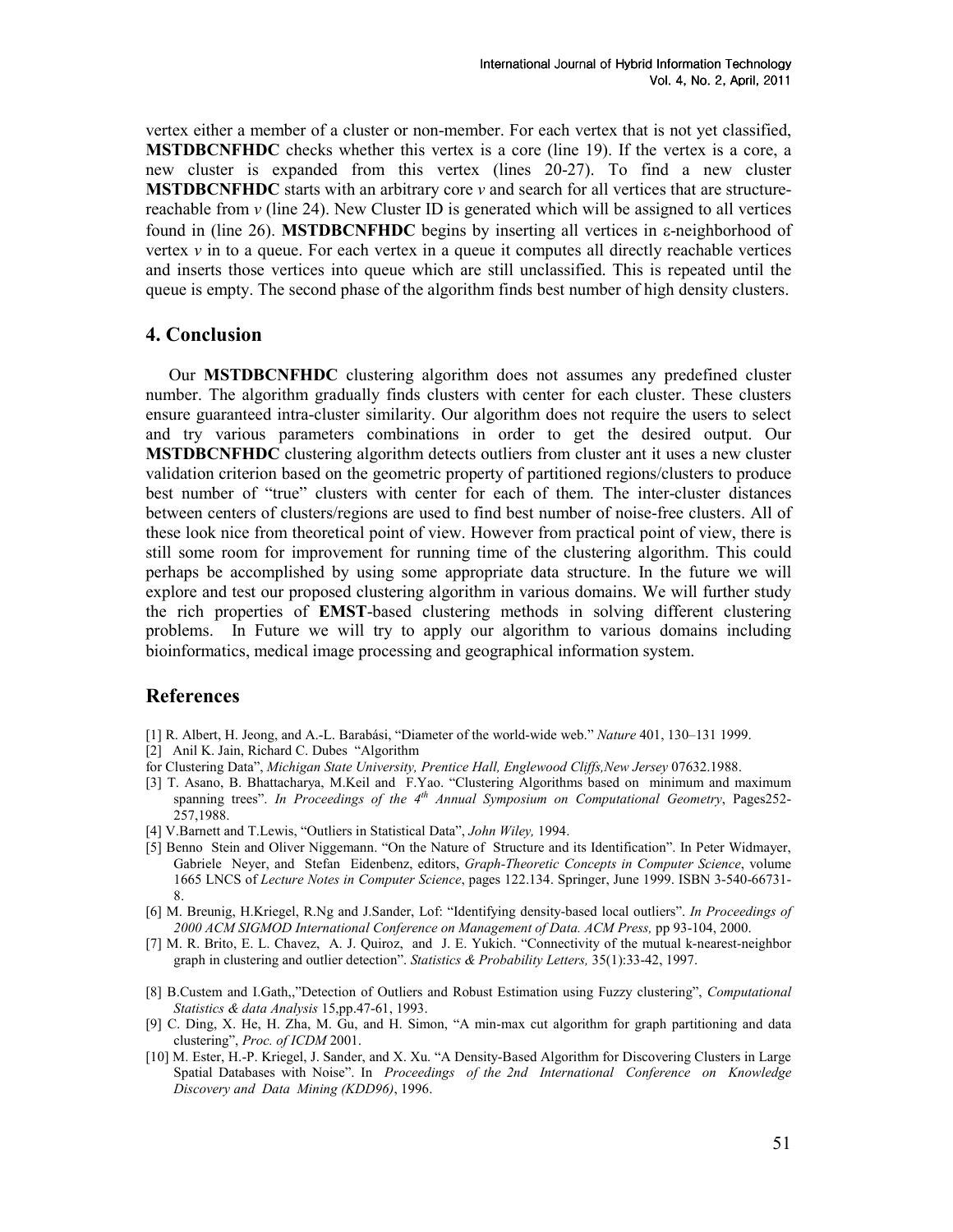- [11] Feng Luo,Latifur Kahn, Farokh Bastani, I-Ling Yen, and Jizhong Zhou, "A dynamically growing selforganizing tree(DGOST) for hierarchical gene expression profile",Bioinformatics,Vol 20,no 16, pp 2605- 2617, 2004.
- [12] Gath and A.Geva, "Fuzzy Clustering for the estimation of the Parameters of the components of Mixtures of Normal distribution", Pattern Recognition letters, 9, pp.77-86, 1989.
- [13] Gary Chartrand and Ping Zhang "Introduction to Graph Theory", Tata MgrawwHill, Paperback-2008.
- [14] G. Hamerly and C. Elkan, "Learning the k in k-means, in Advances in Neural Information Processing Systems" 16, S. Thrun, L. Saul, and B. Schölkopf, eds., MIT Press, Cambridge, MA, 2004.
- [15] A. Hardy, "On the number of clusters", Computational Statistics and Data Analysis, 23, pp. 83–96, 1996.
- [16] T. Hastie, R. Tibshirani, and J. Friedman, "The elements of statistical learning: Data mining, inference and prediction", Springer-Verlag, 2001.
- [17] B. Ghosh-Dastidar and J.L. Schafer, "Outlier Detection and Editing Procedures for Continuous Multivariate Data". ORP Working Papers, September 2003.
- [18] S. Guha, R. Rastogi, and K. Shim. "CURE an efficient clustering algorithm for large databases". In Proceeding of the 1998 ACM SIGMOD Int. Conf. on Management of Data , pp 73-84, Seattle, Washington, 1998.
- [19] D.Hawkins, "Identifications of Outliers", Chapman and Hall, London, ,1980.
- [20] Z. He, X. Xu and S. Deng, "Discovering cluster-based Local Outliers", Pattern Recognition Letters, Volume 24, Issue 9-10, pp 1641 – 1650, June 2003.
- [21] H.Gabow, T.Spencer and R.Rarjan. "Efficient algorithms for finding minimum spanning trees in undirected and directed graphs", Combinatorica, 6(2):pp 109-122, 1986.
- [22] M. Jaing, S. Tseng and C. Su, "Two-phase Clustering Process for Outlier Detection", Pattern Recognition Letters, Volume 22, Issue  $6 - 7$ , pp  $691 - 700$ , May 2001.
- [23] S. John Peter, S.P. Victor, "A Novel Algorithm for Dual similarity clusters using Minimum spanning tree". Journal of Theoretical and Applied Information technology, Vol.14. No.1 pp 60-66, 2010.
- [24] D. Karger, P. Klein and R. Tarjan, "A randomized linear-time algorithm to find minimum spanning trees", Journal of the ACM, 42(2):321-328, 1995.
- [25] G. Karypis, E.-H. Han, and V. Kumar. "Chameleon: A hierarchical clustering algorithm using dynamic modeling", Technical Report Paper No. 432, University of Minnesota, Minneapolis, 1999.
- [26] J. M. Kleinberg, S. R. Kumar, P. Raghavan, S. Rajagopalan, and A. Tomkins, "The Web as a graph: Measurements,models and methods." In Proceedings of the International Conference on Combinatorics and Computing, number 1627 in Lecture Notes in Computer Science, pp. 1–18, Springer, Berlin 1999.
- [27] E. Knorr and R. Ng, "A Unified Notion of Outliers: Properties and Computation". In
- Proceedings of the Third International Conference on Knowledge Discovery and Data Mining, pages 219 222, August 1997.
- [28] E..Knorr and R.Ng, "Algorithms for Mining Distance-based Outliers in Large Data sets", *Proc.the 24<sup>th</sup>* International Conference on Very Large Databases(VLDB),pp.392-403, 1998.
- [29] E.Knorr, R.Ng and V.Tucakov, "Distance- Based Outliers: Algorithms and Applications", VLDB Journal, 8(3-4):237-253, 2000.
- [30] A.Loureiro, L.Torgo and C.Soares, "Outlier detection using Clustering methods: A data cleaning Application", in Proceedings of KDNet Symposium on Knowledge-based systems for the Public Sector. Bonn, Germany, 2004.
- [31] K.Niu, C.Huang, S.Zhang and J.Chen, "ODDC: Outlier Detection Using Distance Distribution Clustering", T.Washio et al. (Eds.): PAKDD 2007 Workshops, Lecture Notes in Artificial Intelligence (LNAI) 4819,pp.332-343,Springer-Verlag, 2007.
- [32] Oleksandr Grygorash, Yan Zhou, Zach Jorgensen. "Minimum spanning Tree Based Clustering Algorithms". Proceedings of the 18<sup>th</sup> IEEE International conference on tools with Artificial Intelligence (ICTAI'06) 2006.
- [33] N. Paivinen, "Clustering with a minimum spanning of scale-free-like structure". Pattern Recogn. Lett., 26(7): 921-930, 2005.
- [34] S. Ramaswamy, R. Rastogi and K. Shim, "Efficient Algorithms for Mining Outliers
- from Large Data Sets". In Proceedings of the 2000 ACM SIGMOD International Conference on Management of Data, Volume 29, Issue 2, pages 427 – 438, May2000.
- [35] D. M. Rocke and J. J. Dai, "Sampling and subsampling for cluster analysis in data mining: With applications to sky survey data", Data Mining and Knowledge Discovery, 7, pp. 215–232, 2003.
- [36] S. Salvador and P. Chan, "Determining the number of clusters/segments in hierarchical clustering/segmentation algorithms", in Proceedings Sixteenth IEEE International Conference on Tools with Artificial Intelligence, ICTAI 2004, Los Alamitos, CA, USA, IEEE Computer Society, pp. 576–584 , 2004.
- [37] S. Still and W. Bialek, "How many clusters?" , An information-theoretic perspective, Neural Computation, 16, pp. 2483–2506, 2004.
- [38] Stefan Wuchty and Peter F. Stadler. "Centers of Complex Networks". 2006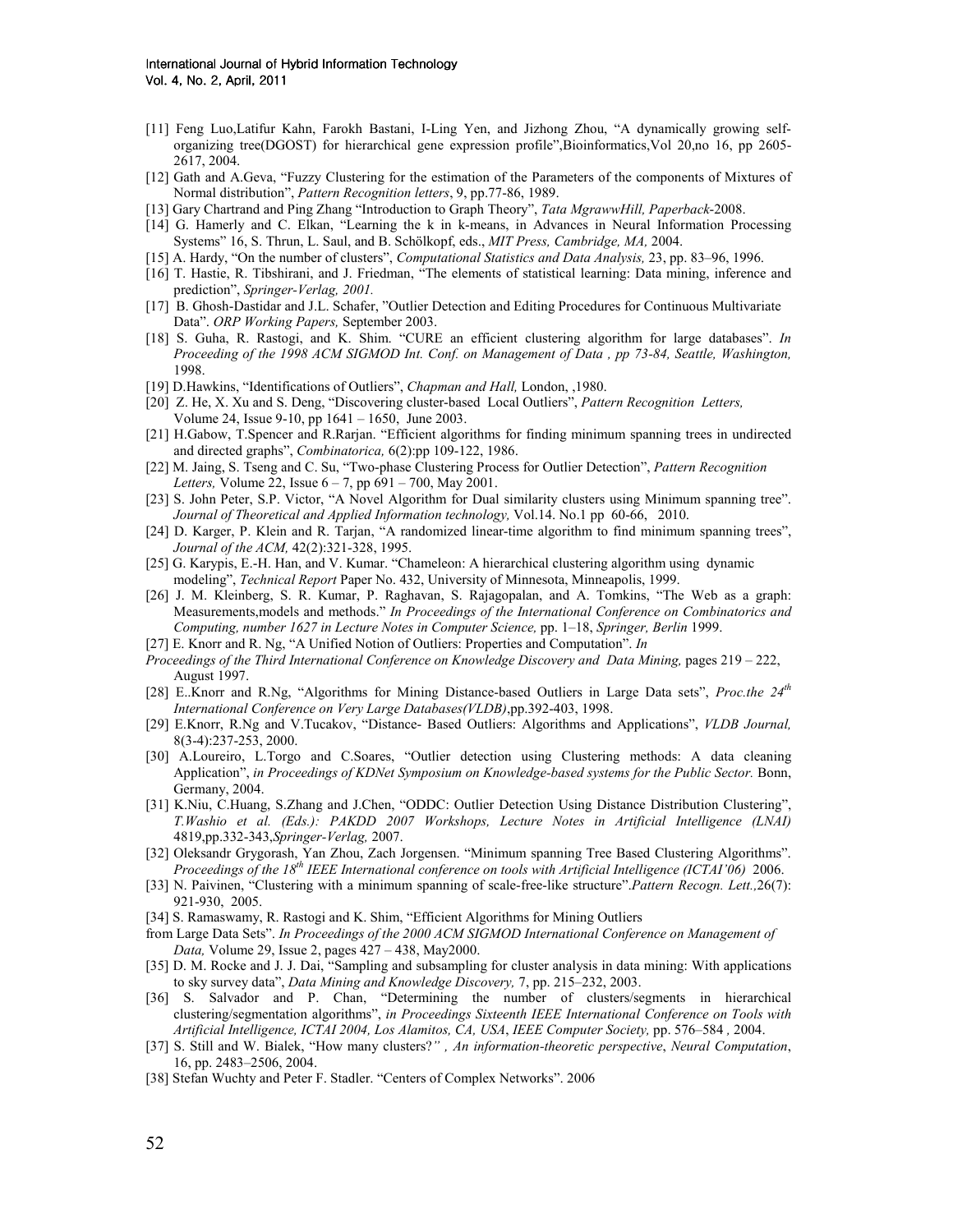- [39] C. Sugar and G. James, "Finding the number of clusters in a data set", An information theoretic approach, Journal of the American Statistical Association, 98 pp. 750–763, 2003.
- [40] Y.Xu, V.Olman and D.Xu. "Minimum spanning trees for gene expression data clustering", Genome Informatics,12:24-33, 2001.
- [41] Xiaowei Xu, Nurcan Yuruk Zhidan Feng and Thomas A.J. Schweiger, " SCAN: A Structural Clustering Algorithm for Networks", SIGKDD, San Jose, CA, US, 2007.
- [42] C. Zahn. "Graph-theoretical methods for detecting and describing gestalt clusters", IEEE Transactions on Computers, C-20:68-86, 1971
- [43] J. Zhang and N. Wang, "Detecting outlying subspaces for high-dimensional data: the new task, Algorithms and Performance", Knowledge and Information Systems, 10(3):333-555, 2006.

#### Authors



Thirunavu Karthikeyan received his graduate degree in Mathematics from Madras University in 1982. Post graduate degree in Applied Mathematics from Bharathidasan University in 1984. Received Ph.D., in Computer Science from Bharathiar University in 2009. Presently he is working as a Associate Professor in Computer Science Department of P.S.G. College of Arts and Science, Coimbatore. His research interests are Image Coding, Medical Image Processing and Data mining. He has published many papers in national and international conferences and journals. He has completed many funded projects with excellent comments. He has contributed as a program committee member for a number of international conferences.

He is the review board member of various reputed journals. He is a board of studies member for various autonomous institutions and universities. He can be contacted at  $\frac{t}{k}$  karthikeyan.gasc@gmail.com



S. John Peter is working as Assistant professor in Computer Science, St.Xavier's college (Autonomous), Palayamkottai, Tirunelveli. He earned his M.Sc degree from Bharadhidasan University, Trichirappalli. He also earned his M.Phil from Bharadhidasan University, Trichirappalli. Now he is doing Ph.D in Computer Science at Manonmaniam Sundaranar University, Tirunelveli. He has published research papers on clustering algorithm in various international journals. E-mail: jaypeeyes@rediffmail.com



S.Chidambaranathan, received his post graduate degree in Mathematics from Madurai Kamaraj University, Madurai. He also earned post graduate degree in Computer Application and M.Phil in computer Science from Manonmaniam Sundaranar University, Tirunelveli. Presently he is working as Assistant Professor in the Department of MCA, St. Xavier's College (Autonomous), Palayamkottai, Tamil Nadu. He is an author for many books including "PHP for beginners", "Learning XML" and "Everything HTML". He has published many research papers in National, International journals and conference proceedings. He can be contacted at

E-mail: scharan2009@rediffmail.com